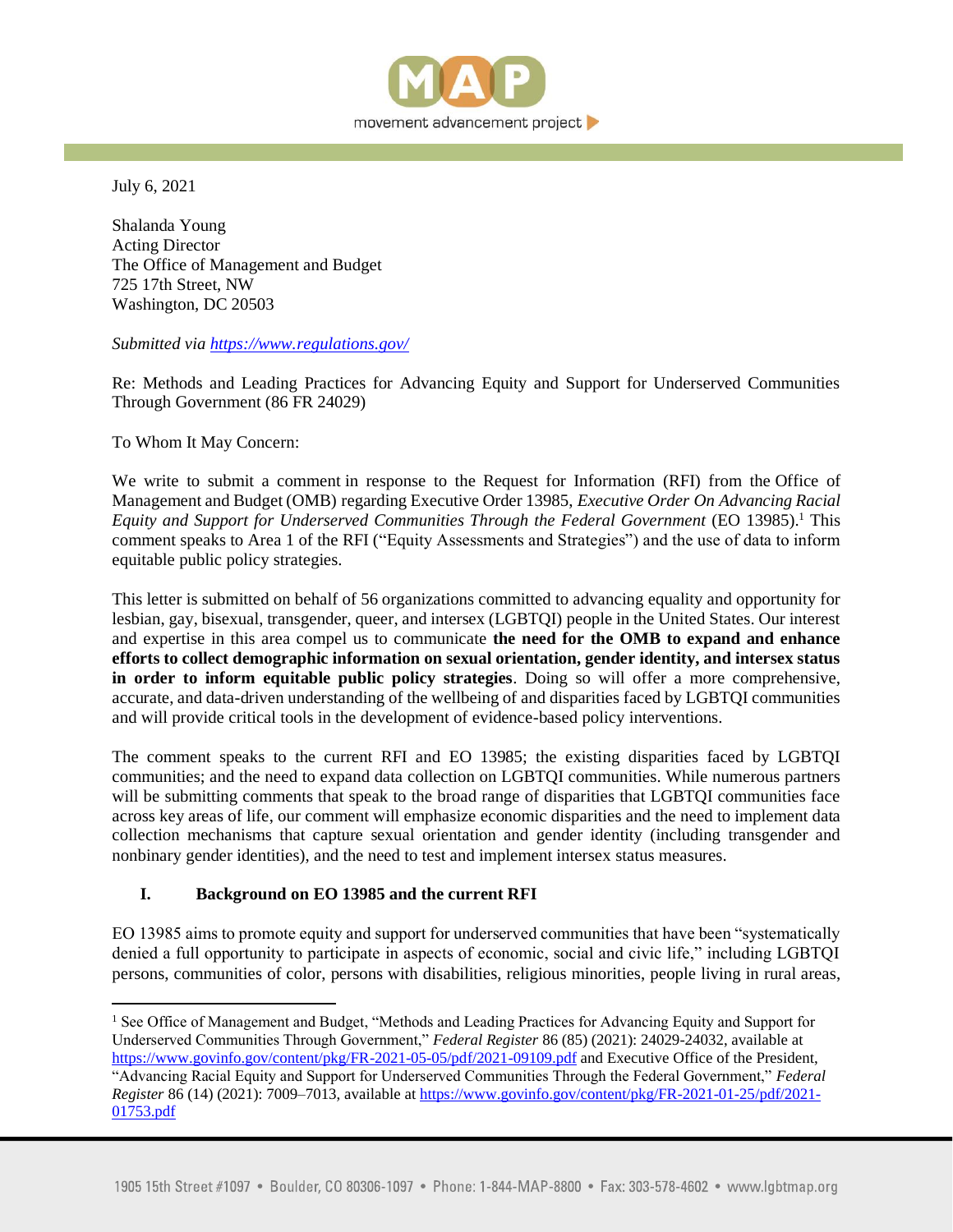

and people living in poverty. In response to this EO, the OMB issued the current RFI to solicit information related to equity and assessment strategies, including the collection and use of data on underserved communities to inform equitable public policy strategies.<sup>2</sup>

# **II. Existing disparities faced by LGBTQI communities**

Compared with the general population,  $LGBTQ<sup>3</sup>$  communities face disproportionate economic hardships, higher rates of poverty and unemployment, income gaps, and greater vulnerability to homelessness and food insecurity.<sup>4</sup> Institutional and systemic discrimination in employment, the labor market, and housing create barriers that narrow critical pathways to economic advancement and negatively contribute to the economic security and financial wellbeing of LGBTQ individuals and their households.<sup>5</sup> For LGBTQI people living at the intersection of multiple marginalized identities, such as LGBTQI people of color, these disparities and challenges are even greater.<sup>6</sup>

<https://williamsinstitute.law.ucla.edu/visualization/lgbt-stats/?topic=LGBT#economic> last accessed June 2021; Badgett, M. V. L., Choi, S. K., & Wilson, B. D. M., (2019, October). LGBT poverty in the United States: A study of differences between sexual orientation and gender identity groups. Los Angeles, CA: The Williams Institute, available a[t https://williamsinstitute.law.ucla.edu/wp-content/uploads/National-LGBT-Poverty-Oct-2019.pdf;](https://williamsinstitute.law.ucla.edu/wp-content/uploads/National-LGBT-Poverty-Oct-2019.pdf) Wilson, B.D.M. & Conron, K. (April, 2020). National Rates of Food Insecurity among LGBT People: LGBT People and Covid-19. Los Angeles, CA: The Williams Institute, available at [https://williamsinstitute.law.ucla.edu/wp](https://williamsinstitute.law.ucla.edu/wp-content/uploads/Food-Insecurity-COVID19-Apr-2020.pdf)[content/uploads/Food-Insecurity-COVID19-Apr-2020.pdf;](https://williamsinstitute.law.ucla.edu/wp-content/uploads/Food-Insecurity-COVID19-Apr-2020.pdf) Wilson, B. D. M., Choi, S. K., Harper, G. W., Lightfoot, M., Russell, S., & Meyer, I.H. (2020). Homelessness among LGBT adults in the U.S. Los Angeles, CA: Williams Institute, available at [https://williamsinstitute.law.ucla.edu/wp-content/uploads/LGBT-Homelessness-May-2020.pdf;](https://williamsinstitute.law.ucla.edu/wp-content/uploads/LGBT-Homelessness-May-2020.pdf) National Academies of Sciences, Engineering, and Medicine, "Understanding the Wellbeing of LGBTQI+ Populations" (Washington: 2020), available a[t https://www.nap.edu/read/25877/chapter/1;](https://www.nap.edu/read/25877/chapter/1) Adam P. Romero, Shoshana K. Goldberg, and Luis A. Vasquez, "LGBT People and Housing Affordability, Discrimination, and Homelessness" (Los Angeles: University of California School of Law, 2020), available at [https://williamsinstitute.law.ucla.edu/wp-content/uploads/LGBT-Housing-Apr-2020.pdf.;](https://williamsinstitute.law.ucla.edu/wp-content/uploads/LGBT-Housing-Apr-2020.pdf) Caroline Medina, Sharita Gruberg, Lindsay Mahowald, and Theo Santos, "Improving the Lives and Rights of LGBTQ People in America" (Washington: Center for American Progress, 2020), available at [https://www.americanprogress.org/issues/lgbtq](https://www.americanprogress.org/issues/lgbtq-rights/reports/2021/01/12/494500/improving-lives-rights-lgbtq-people-america/)[rights/reports/2021/01/12/494500/improving-lives-rights-lgbtq-people-america/;](https://www.americanprogress.org/issues/lgbtq-rights/reports/2021/01/12/494500/improving-lives-rights-lgbtq-people-america/) Movement Advancement Project and National LGBTQ Workers Center, "LGBT People in the Workplace: Demographics, Experiences and Pathways to Equity" (Washington: 2019), available at [https://www.lgbtmap.org/file/LGBT-Workers-3-Pager-FINAL.pdf.](https://www.lgbtmap.org/file/LGBT-Workers-3-Pager-FINAL.pdf) <sup>5</sup> National Academies of Sciences, Engineering, and Medicine, "Understanding the Wellbeing of LGBTQI+ Populations" (Washington: 2020), available a[t https://www.nap.edu/read/25877/chapter/1;](https://www.nap.edu/read/25877/chapter/1) Badgett, M. V. Lee, Christopher S. Carpenter, and Dario Sansone. 2021. "LGBTQ Economics." *Journal of Economic Perspectives*, 35 (2): 141-70, available at  $\frac{https://www.aeaweb.org/articles?id=10.1257/jep.35.2.141}{arep.257/jep.35.2.141}$ . <sup>6</sup> See "Anti-LGBTQ Discrimination Inflicts Disproportionate Harm on People of Color," available at https://www.thetaskforce.org/wp-content/uploads/2021/06/LGBTO\_Discrimination\_PR.pdf (last accessed June 2021); Choi, S.K., Wilson, B.D.M. & Mallory, C. (2021). Black LGBT Adults in the U.S. LGBT Well-Being at the Intersection of Race. Williams Institute: Los Angeles, CA, available at [https://williamsinstitute.law.ucla.edu/wp](https://williamsinstitute.law.ucla.edu/wp-content/uploads/LGBT-Black-SES-Jan-2021.pdf)[content/uploads/LGBT-Black-SES-Jan-2021.pdf](https://williamsinstitute.law.ucla.edu/wp-content/uploads/LGBT-Black-SES-Jan-2021.pdf) ; Wilson, B.D.M., Gomez, A. G. H., Sadat, M., Choi, S.K., & Badgett, M. V. L. (2020, October). Pathways In to Poverty: Lived Experiences among LGBTQ People. Los Angeles, CA: The Williams Institute, available at [https://williamsinstitute.law.ucla.edu/wp-](https://williamsinstitute.law.ucla.edu/wp-content/uploads/Pathways-Overview-Sep-2020.pdf)

<sup>&</sup>lt;sup>2</sup> See Office of Management and Budget, "Methods and Leading Practices for Advancing Equity and Support for Underserved Communities Through Government," *Federal Register* 86 (85) (2021): 24029-24032, available at <https://www.govinfo.gov/content/pkg/FR-2021-05-05/pdf/2021-09109.pdf>

<sup>&</sup>lt;sup>3</sup> While this comment calls for data collection on sexual orientation, gender identity, and intersex status (LGBTQI), this comment may also refer to other acronyms, such as LGBT or LGBTQ, depending on the language used or population(s) studied in the referenced data source.

<sup>4</sup> Williams Institute, "Socioeconomic indicators," available at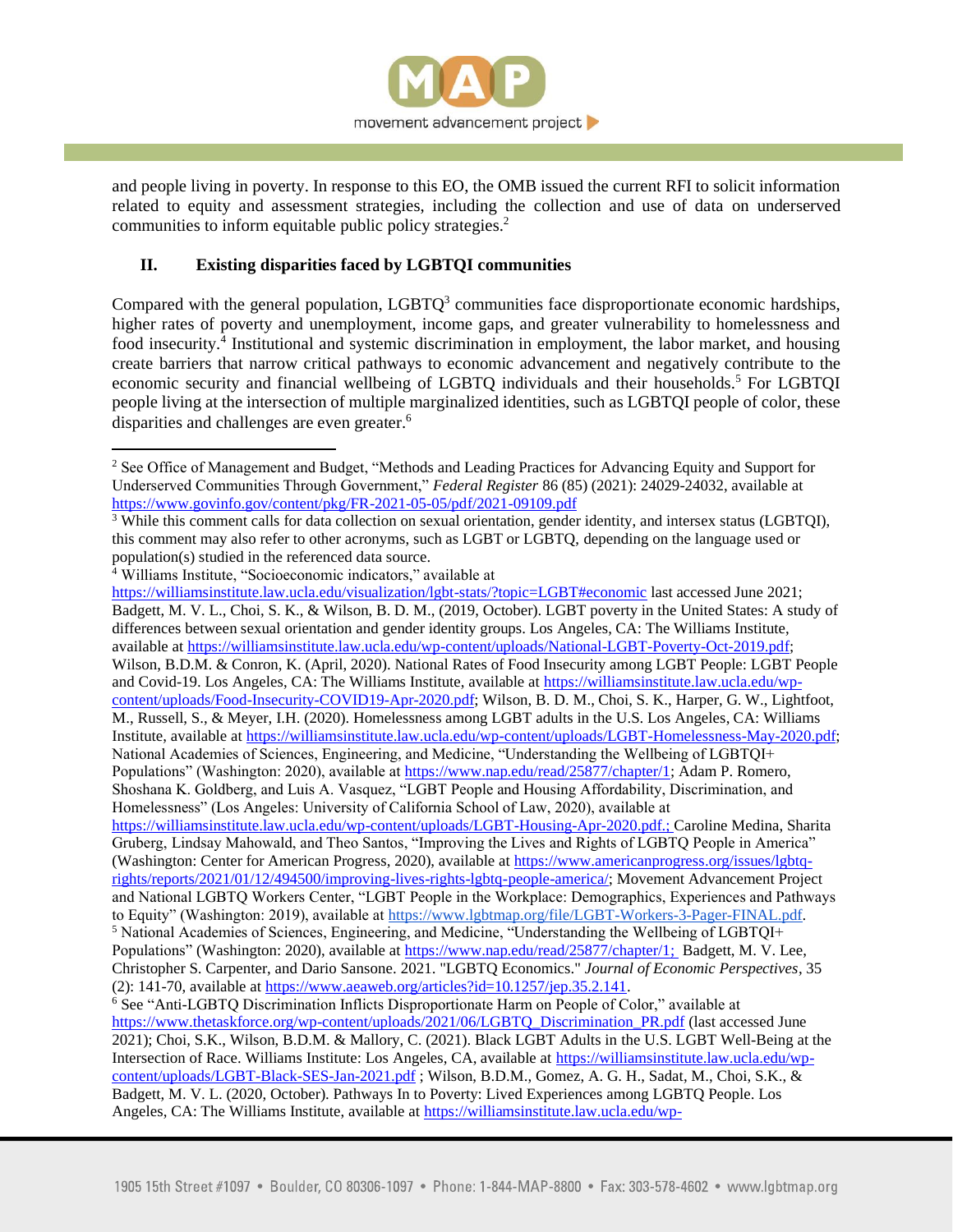

Examples of the disparities driven by these forces are clear. For example, according to a 2019 report by the Williams Institute, while poverty rates differ by sexual orientation and gender identity, LGBT people reported a poverty rate of 21.6 percent compared to 15.7 percent of cisgender straight people.<sup>7</sup> The report also found LGBT people of color experienced statistically significant higher poverty rates,<sup>8</sup> and a separate Williams report from 2021 found that more than two in five nonbinary LGBTQ adults live in low-income households.<sup>9</sup> To meet their basic needs, LGBTQ people and their families are more likely than their non-LGBTQ counterparts to seek access to and use public programs and federal benefits, including SNAP.<sup>10</sup> According to the Federal Reserve Board's 2019 Survey of Household Economics and Decisionmaking, LGBT households were twice as likely to receive SNAP benefits as non-LGBT households (14.6 percent compared with 7.8 percent), with rates highest among Black (21.9 percent vs. 15.8 percent) and Hispanic  $(20.5$  percent vs. 12.3 percent) households.<sup>11</sup>

The COVID-19 pandemic has exacerbated financial hardship for many LGBTQ people, particularly given that roughly 40% of LGBTQ individuals work in highly impacted occupations and industries, such as food services, hospitals, K-12 and higher education, or retail – compared to just 22% of non-LGBTQ individuals.<sup>12</sup> Similarly, 30% of LGBTQ Americans faced reduced work hours during the pandemic, compared to 23% of the general population,<sup>13</sup> while 66% of LGBTQ households have experienced financial problems during the pandemic, compared to 44% of non-LGBTQ households.<sup>14</sup>

[https://www.americanprogress.org/issues/lgbtq-rights/reports/2020/10/06/491052/state-lgbtq-community-2020/;](https://www.americanprogress.org/issues/lgbtq-rights/reports/2020/10/06/491052/state-lgbtq-community-2020/) The National LGBTQ Anti-Poverty Action Network, "Poverty at the End of the Rainbow," available at <https://nclr.turtl.co/story/poverty-at-the-end-of-the-rainbow/> (last accessed June 2021).

<sup>10</sup> Caitlin Rooney, Charlie Whittington, and Laura E. Durso, "Protecting Basic Living Standards for LGBTQ People" (Washington: Center for American Progress, 2018), available

at [https://www.americanprogress.org/issues/lgbtq-rights/reports/2018/08/13/454592/protecting-basic-living](https://www.americanprogress.org/issues/lgbtq-rights/reports/2018/08/13/454592/protecting-basic-living-standards-lgbtq-people/)[standards-lgbtq-people/.](https://www.americanprogress.org/issues/lgbtq-rights/reports/2018/08/13/454592/protecting-basic-living-standards-lgbtq-people/)

[https://assets2.hrc.org/files/assets/resources/COVID19-EconImpact-Trans-POC-](https://assets2.hrc.org/files/assets/resources/COVID19-EconImpact-Trans-POC-061520.pdf?_ga=2.261217677.101365554.1610721289-867693953.1600960438)061520.pdf? ga=2.261217677.101365554.1610721289-867693953.1600960438.

[content/uploads/Pathways-Overview-Sep-2020.pdf;](https://williamsinstitute.law.ucla.edu/wp-content/uploads/Pathways-Overview-Sep-2020.pdf) Sharita Gruberg, Lindsay Mahowald, and John Halpin, "The State of the LGBTQ Community in 2020: A National Public Opinion Study" (Washington: Center for American Progress, 2020), available at

 $^7$  Badgett, M. V. L., Choi, S. K., & Wilson, B. D. M., (2019, October). LGBT poverty in the United States: A study of differences between sexual orientation and gender identity groups. Los Angeles, CA: The Williams Institute, available a[t https://williamsinstitute.law.ucla.edu/wp-content/uploads/National-LGBT-Poverty-Oct-2019.pdf.](https://williamsinstitute.law.ucla.edu/wp-content/uploads/National-LGBT-Poverty-Oct-2019.pdf)  8 Ibid.

<sup>9</sup> Wilson, B.D.M. & Meyer, I.H. (2021). Nonbinary LGBTQ Adults in the United States. Los Angeles: The Williams Institute, available at [https://williamsinstitute.law.ucla.edu/publications/nonbinary-lgbtq-adults-us/.](https://williamsinstitute.law.ucla.edu/publications/nonbinary-lgbtq-adults-us/)

<sup>&</sup>lt;sup>11</sup> Center for LGBTQ Economic Advancement & Research, "The Economic Well-Being of LGBT Adults in the U.S. in 2019" (San Francisco, CA; 2021), available a[t https://lgbtq-economics.org/wp-content/uploads/2021/06/The-](https://lgbtq-economics.org/wp-content/uploads/2021/06/The-Economic-Well-Being-of-LGBT-Adults-in-2019.pdf)[Economic-Well-Being-of-LGBT-Adults-in-2019.pdf](https://lgbtq-economics.org/wp-content/uploads/2021/06/The-Economic-Well-Being-of-LGBT-Adults-in-2019.pdf)

<sup>&</sup>lt;sup>12</sup> Human Rights Campaign, "The Lives and Livelihoods of Many in the LGBTQ Community are at Risk Amidst COVID-19" (Washington: March 2020), available at [https://assets2.hrc.org/files/assets/resources/COVID19-](https://assets2.hrc.org/files/assets/resources/COVID19-IssueBrief-032020-FINAL.pdf?_ga=2.105560000.293143299.1609796026-867693953.1600960438) [IssueBrief-032020-FINAL.pdf?\\_ga=2.105560000.293143299.1609796026-867693953.1600960438.](https://assets2.hrc.org/files/assets/resources/COVID19-IssueBrief-032020-FINAL.pdf?_ga=2.105560000.293143299.1609796026-867693953.1600960438)

<sup>&</sup>lt;sup>13</sup> Human Rights Campaign, "The Economic Impact of COVID-19 Intensifies for Transgender and LGBTO Communities of Color" (Washington: June 15, 2020), available at

<sup>&</sup>lt;sup>14</sup> Movement Advancement Project, "The Disproportionate Impact of COVID-19 on LGBTQ Households in the U.S." (Washington: December 2020), available at [https://www.lgbtmap.org/file/2020-covid-lgbtq-households](https://www.lgbtmap.org/file/2020-covid-lgbtq-households-report.pdf)[report.pdf](https://www.lgbtmap.org/file/2020-covid-lgbtq-households-report.pdf)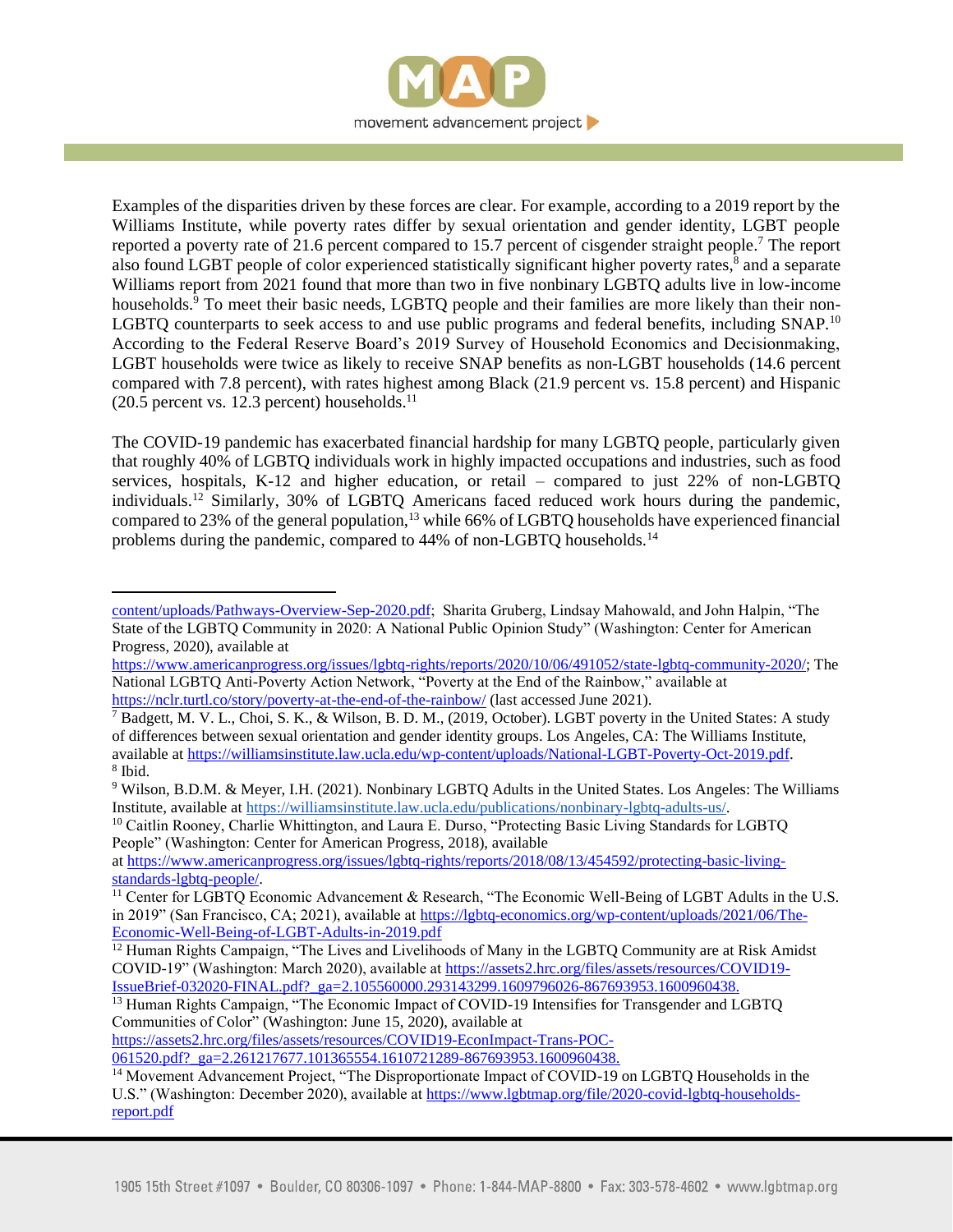

### **III. The need for the OMB to expand data collection on LGBTQI communities**

Most major U.S. population surveys administered by the federal government still do not collect demographic information on sexual orientation, gender identity, and intersex status.<sup>15</sup> Though some surveys, such as the decennial Census and the American Community Survey, now count cohabitating samesex spouses and unmarried couples, this is a limited proxy measure for sexual orientation and results in a nonrepresentative sample of the LGBTQI population.<sup>16</sup> For example, according to 2021 Gallup data, just 9.6% of LGBT adults in the U.S. are married to a same-sex spouse, while 7.1% live with a same-sex domestic partner,<sup>17</sup> meaning that only approximately 1 in 6 LGBT adults – only those in cohabitating samesex couples – can be identified from U.S. Census Bureau data.<sup>18</sup>

Acknowledging the need to address the lack of data on LGBTQI populations and explore best methodological practices of sexual orientation and gender identity (SOGI) data collection, the OMB convened the Federal Interagency Working Group on Measuring Sexual Orientation and Gender Identity.<sup>19</sup> This Working Group has published four groundbreaking reports on improving measurement of sexual orientation and gender identity in federal surveys.<sup>20</sup> These resources, in addition to other critical studies – such as the Sexual Minority Assessment Research Team [SMART] 2009 report and the Gender Identity in U.S. Surveillance [GenIUSS] Group report of 2014 – demonstrate that SOGI and intersex status questions can be readily used on federally funded and other surveys, and these resources also provide a valuable roadmap for the federal government to follow when including such vital questions.<sup>21</sup>

<sup>&</sup>lt;sup>15</sup> Federal Interagency Working Group on Improving Measurement of Sexual Orientation and Gender Identity in Federal Surveys, "Measurements of Sexual Orientation and Gender Identity in Federal Surveys," available at <https://nces.ed.gov/FCSM/pdf/buda5.pdf> (last accessed March 2021).

<sup>&</sup>lt;sup>16</sup> National Academies of Sciences, Engineering, and Medicine, "Understanding the Wellbeing of LGBTQI+ Populations" (Washington: 2020), available at [https://www.nap.edu/read/25877/chapter/1.](https://www.nap.edu/read/25877/chapter/1)

<sup>&</sup>lt;sup>17</sup> Jeffrey M. Jones, "One in 10 LGBT Americans Married to Same-Sex Spouse," Gallup, February 24, 2021, available a[t https://news.gallup.com/poll/329975/one-lgbt-americans-married-sex-spouse.aspx.](https://news.gallup.com/poll/329975/one-lgbt-americans-married-sex-spouse.aspx)

<sup>&</sup>lt;sup>18</sup> Calculations by Center for American Progress based on the most recent Gallup statistics of LGBTQI+ individuals and households, released in February 2021 (https://news.gallup.com/poll/329975/one-lgbt-americans-married-sexspouse.aspx). 9.6% of LGBTQI+ individuals are married to a same-sex spouse, and an additional 7.1% live with a same-sex partner, making them identifiable by current Census Bureau data. Roughly 83% of individuals, those who do not fall in either of the above categories, would not be identifiable.

<sup>&</sup>lt;sup>19</sup> Federal Interagency Working Group on Improving Measurement of Sexual Orientation and Gender Identity in Federal Surveys, "Measurements of Sexual Orientation and Gender Identity in Federal Surveys," available at <https://nces.ed.gov/FCSM/pdf/buda5.pdf> (last accessed March 2021).

<sup>&</sup>lt;sup>20</sup> See The Federal Committee on Statistical Methodology, "Measuring Sexual Orientation and Gender Identity Research Group," available a[t https://nces.ed.gov/FCSM/SOGI.asp](https://nces.ed.gov/FCSM/SOGI.asp) (last accessed March 2021); National Institute of Health Sexual & Gender Minority Research Office, "Methods and Measurement in Sexual & Gender Minority Health Research," available a[t https://dpcpsi.nih.gov/sgmro/measurement](https://dpcpsi.nih.gov/sgmro/measurement) (last accessed June 2021).

<sup>&</sup>lt;sup>21</sup> Sexual Minority Assessment Research Team (SMART). 2009. Best Practices for Asking Questions about Sexual Orientation on Surveys. Los Angeles, CA: The Williams Institute, UCLA School of Law. Available from: [http://williamsinstitute.law.ucla.edu/wp-content/uploads/SMART-FINAL-Nov-2009.pdf;](http://williamsinstitute.law.ucla.edu/wp-content/uploads/SMART-FINAL-Nov-2009.pdf) The GenIUSS Group.

<sup>(2014).</sup> Best Practices for Asking Questions to Identify Transgender and Other Gender Minority Respondents on Population-Based Surveys. J.L. Herman (Ed.). Los Angeles, CA: The Williams Institute; National Academies of Sciences, Engineering, and Medicine, "Understanding the Wellbeing of LGBTQI+ Populations" (Washington: 2020), available at [https://www.nap.edu/read/25877/chapter/1;](https://www.nap.edu/read/25877/chapter/1) The Williams Institute, "Sexual Orientation and Gender Identity (SOGI) Adult Measures Recommendations FAQs" (Los Angeles: University of California Los Angeles School of Law, 2020), available at [https://williamsinstitute.law.ucla.edu/wp-content/uploads/SOGI-](https://williamsinstitute.law.ucla.edu/wp-content/uploads/SOGI-Measures-FAQ-Mar-2020.pdf)[Measures-FAQ-Mar-2020.pdf.](https://williamsinstitute.law.ucla.edu/wp-content/uploads/SOGI-Measures-FAQ-Mar-2020.pdf)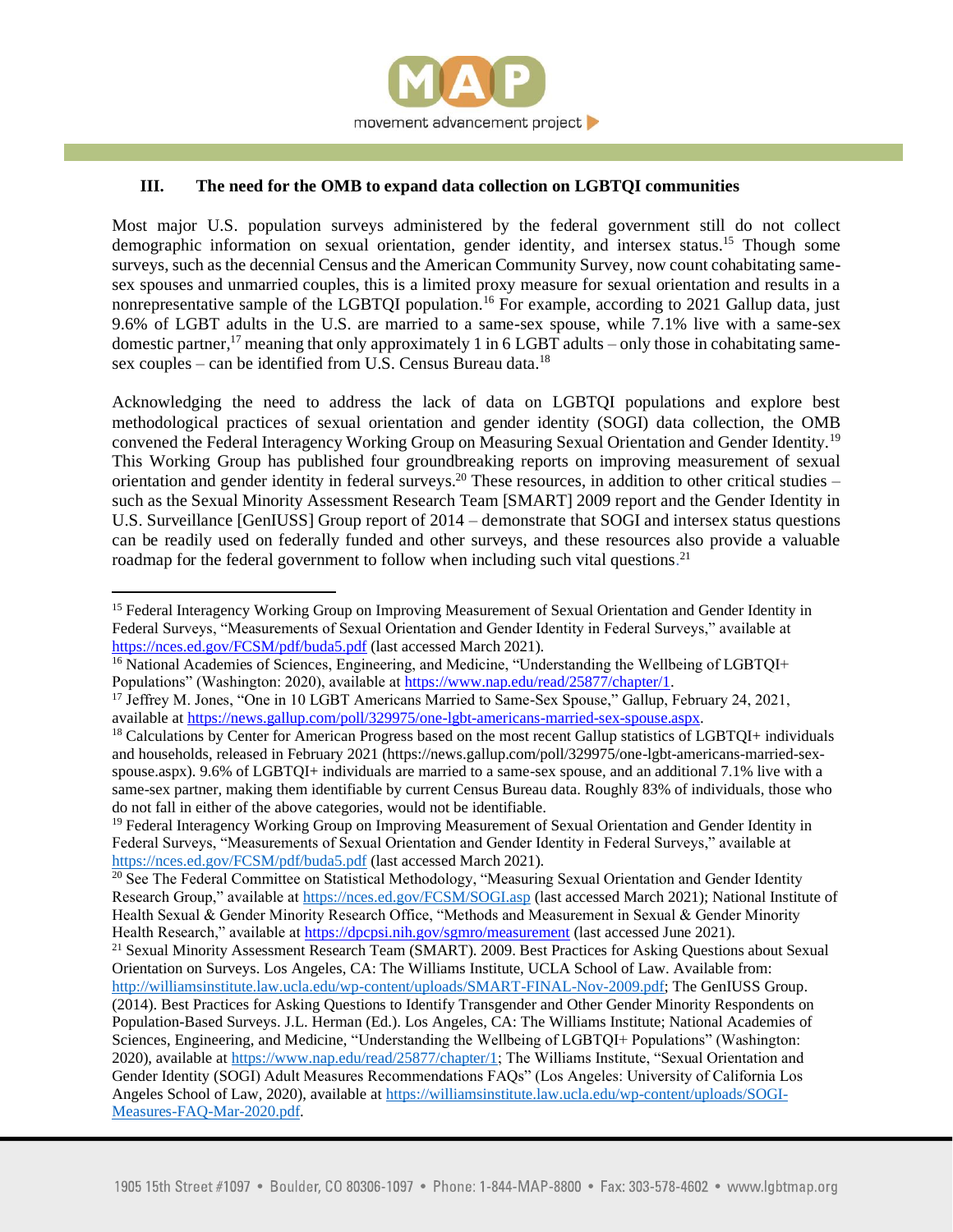

Notably, evidence shows that data collection on sexual orientation, gender identity, and intersex status is feasible in large-scale federally funded surveys such as the American Community Survey, Current Population Survey, and Census; that this information is not considered especially difficult or sensitive for survey respondents to report;<sup>22</sup> and that securing participation of LGBTQI+ populations does not require higher levels of effort.<sup>23</sup> In fact, the Census Bureau's Household Pulse Survey recently announced the planned addition of SOGI measures to the survey's forthcoming Phase 3.2, beginning in mid-July 2021.<sup>24</sup>

The information gathered by these data collection tools shape major policy decisions and allocations of critical resources related to health care, housing, employment, education, and other services and benefits, affecting the everyday lives of LGBTQI people, making the need to adopt sexual orientation, gender identity, and intersex status measures even more urgent. Collecting SOGI and intersex status data will bring visibility to the experiences of LGBTQI people and will support intersectional analysis of LGBTQI communities of color, persons with disabilities, rural communities, and other populations. Doing so will enable researchers and policymakers to engage in data-driven research and to design evidence-based policy solutions to address existing disparities and discrimination.

## **IV. Conclusion**

For the reasons explained above, the undersigned organizations respectfully urge the OMB to expand and enhance efforts to collect demographic information on sexual orientation, gender identity, and intersex status in order to inform equitable public policy strategies.

Please do not hesitate to contact Naomi Goldberg (Naomi@lgbtmap.org) if you need any additional information. Thank you for your time, and we look forward to continuing this discussion with you.

Signed in partnership,

- 1. Advocates for Youth
- 2. American Psychological Association
- 3. Athlete Ally
- 4. Aunt Rita's Foundation
- 5. Bayard Rustin Liberation Initiative
- 6. BiNet USA
- 7. Campus Pride
- 8. The Center for HIV Law and Policy
- 9. Center for LGBTQ Economic Advancement & Research (CLEAR)
- 10. CenterLink: The Community of LGBT Centers
- 11. CrescentCare
- 12. Equality California
- 13. Equality Florida
- 14. Equality Ohio Education Fund

<sup>&</sup>lt;sup>22</sup> Kellan E. Baker et al., "Ensuring That LGBTQI+ People Count - Collecting Data on Sexual Orientation, Gender Identity, and Intersex Status," *New England Journal of Medicine* 384 (2021): 1184-1186, available at [https://www.nejm.org/doi/full/10.1056/NEJMp2032447.](https://www.nejm.org/doi/full/10.1056/NEJMp2032447)

<sup>&</sup>lt;sup>23</sup> Nancy Bates and others, "Are Sexual Minorities Hard-to-Survey? Insights from the 2020 Census Barriers, Attitudes, and Motivators Study (CBAMS) Survey," *Journal of Official Statistics* 35 (2019): 709-729, available at [https://sciendo.com/article/10.2478/jos-2019-0030.](https://sciendo.com/article/10.2478/jos-2019-0030)

<sup>&</sup>lt;sup>24 "</sup>Department of Commerce, Census Bureau, Agency Information Collection Activities; Submission to the Office of Management and Budget (OMB) for Review and Approval; Comment Request; Household Pulse Survey." 86 FR 33214 (June 24, 2021), available at [https://www.govinfo.gov/content/pkg/FR-2021-06-24/pdf/2021-13454.pdf.](https://www.govinfo.gov/content/pkg/FR-2021-06-24/pdf/2021-13454.pdf)